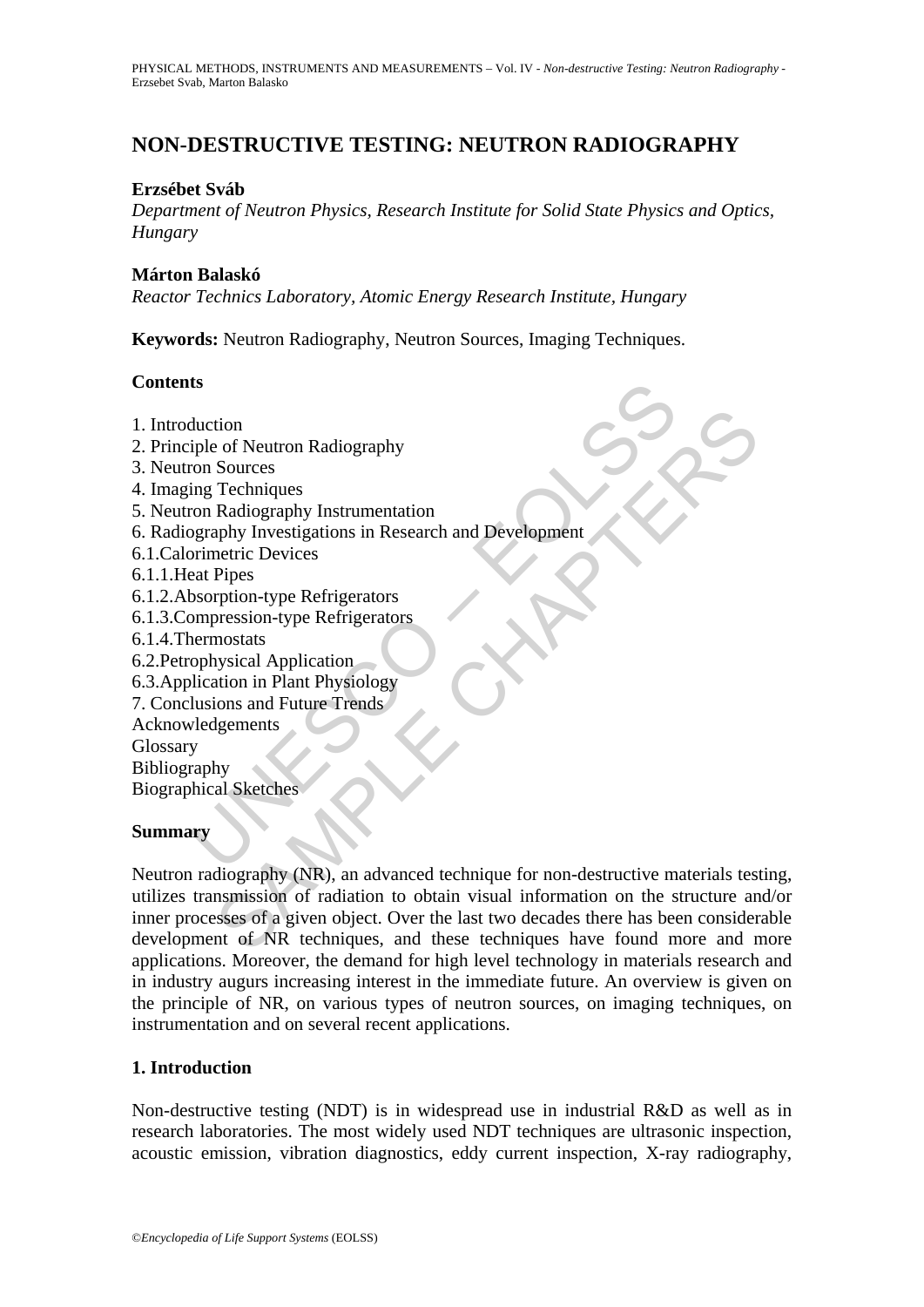and leak detection. Neutron radiography (NR) has a special role because of the need for high intensity neutron sources; such sources are generally provided by a research reactor or, in special applications, portable sources (<sup>252</sup>Cf-isotope or accelerator based neutron source). In view of this, NR cannot routinely be used in industry although it provides useful and unique information in several fields by providing a visual image showing the inner structure and processes of a given object transmitted by neutrons. NR provides complementary or even completely original information in relation to X-ray or gamma radiography because the interaction of neutrons with material is fundamentally different from X-ray or gamma radiation.

As long ago as 1938-1944 neutron radiographs had been already been obtained by using Ra-Be source, and by means of an accelerator neutron source. However, it was not until 1950-1960 that they became routinely used. The nuclear industry used NR for testing fuel elements and control rods of atom reactors and routine industrial inspections were performed on turbine blades.

bottlee, and by means of an accelerator neutron source. Thowever, the booth of the they became rottinely used. The nuclear industry used ments and control rods of atom reactors and routine industrial in events and control this and control rods of atom reactors and routine industrial inspections on turbine blades.<br>
wo last decades there has been a considerable development of NR and are increasingly used because of the demand for high level t Over the two last decades there has been a considerable development of NR and such techniques are increasingly used because of the demand for high level technology in materials research and in industry. NR is employed in a wide range of investigations, including:

- routine test measurements in quality control, e.g. nuclear fuel rods, pyrotechnical materials, turbine blades, corrosion of aircraft, inspection of honeycomb structures in rotor blades;
- materials science and R&D of industrial products, e.g. environmentally friendly materials (freon-R134a), heat tubes, oil flow in gas turbine engines and components, refrigerator and compressor systems;
- hydrogen diffusion in metals, oil infiltration in petrophysical model systems, thermodynamic properties of two-phase systems;
- investigation of works of art (paintings and ancient sculptures);
- biological and plant physiological research, e.g. root growth, distribution of water and heavy metals in plants.

The article surveys the principle of NR including neutron sources, imaging techniques and several recent applications.

## **2. Principle of Neutron Radiography**

Neutron radiography utilizes transmission of radiation to obtain information on the structure and/or inner processes of a given object. The basic principle of NR is very simple. The object under examination is placed in the path of the incident radiation, and the transmitted radiation is detected by a two-dimensional imaging system, as is illustrated in Figure 1. The NR arrangement consists of a neutron source, a pin-hole type collimator which forms the beam, and a detecting system which registers the transmitted image of the investigated object. The most important characteristic technical parameter of an NR facility is the collimation ratio *L/D*, where *L* is the distance between the incident aperture of the collimator and the imaging plane, *D* is the diameter of the aperture. This important parameter describes the beam collimation and will limit the obtainable spatial resolution by the inherent blurring independently from the properties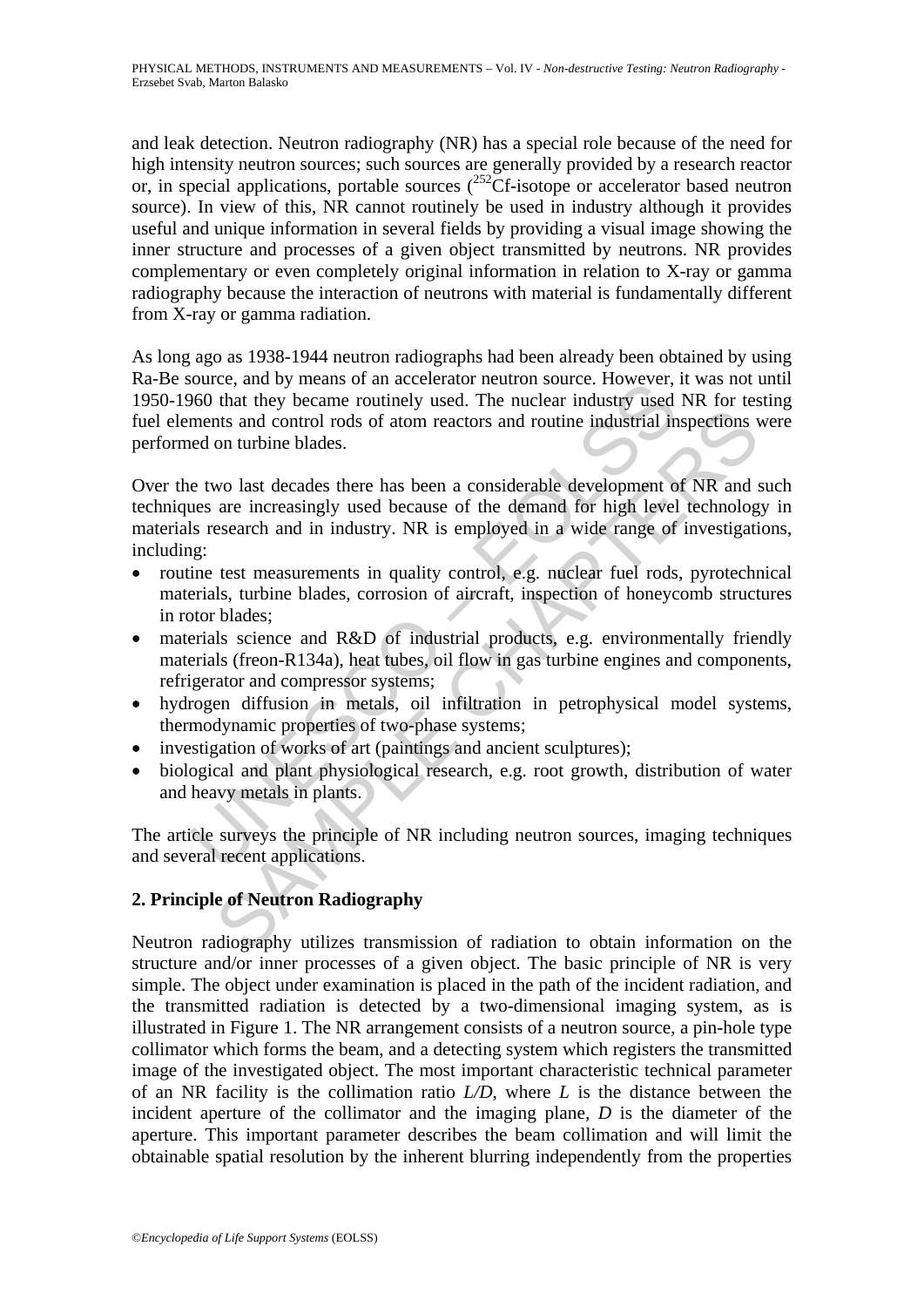of the imaging system. This unsharpness *U*beam can be related to the distance between the object and the detector plane  $l_2$  and to the  $L/D$  ratio:

$$
U_{\text{beam}} = \frac{I_s}{L/D}
$$
\nInvestigated object  
source  
source  
D  
I<sub>0</sub>

\nResult of a  
number

\nInduction  
L

\nInvestigated object  
D

\nInters, and the  
average

\nEquation  
L

\nInters, we have to be taken into consideration when planning  
radiography arrangement if *L/D* is large then the neutron flux  $\Phi_{NR}$  at the imaging  
of a  
relation for  $\Phi_{NR}$  is

\nequation for  $\Phi_{NR}$  is

\nEquation  
A

\nwhere  $\Phi_s$  is the incident neutron flux.

\nIn radiography imaging, the attenuation coefficient  $\mu$  is a crucial parameter.

\nEquation  
L

\nInters, we have

\nEquation  
L

\nInters, we have

\nEquation  
L

\nInters, we have

\nEquation  
L

\nEquation  
L

\nEquation  
L

\nEquation  
L

\nEquation  
L

\nEquation  
L

\nEquation  
L

\nEquation  
L

\nEquation  
L

\nEquation  
L

\nEquation  
L

\nEquation  
L

\nEquation  
L

\nEquation  
L

\nEquation  
L

\nEquation  
L

\nEquation  
L

\nEquation  
L

\nEquation  
L

\nEquation  
L

\nEquation  
L

\nEquation  
L

\nEquation  
L

\nEquation  
L

\nEquation  
L

\nEquation  
L

\nEquation  
L

\nEquation  
L

\nEquation  
L

\nEquation  
L

\nEquation  
L

\nEquation  
L

\nEquation  
L

\nEquation  
L

\nEquation  
L

\nEquation  
L

\nEquation  
L

\nEquation  
L

\nEquation  
L

\nEquation  
L

\nEqu

Figure 1. General principle of radiography

Two opposing demands have to be taken into consideration when planning a radiography arrangement: if  $L/D$  is large then the neutron flux  $\Phi_{NR}$  at the imaging plane is relatively weak but the geometrical sharpness is high, and vice versa. The basic relation for Φ*NR* is

$$
\Phi_{NR} = \frac{\Phi_s}{16(L/D)^2}
$$
 (2)

where Φ*s* is the incident neutron flux.

In radiography imaging the attenuation coefficient  $\mu$  is a crucial parameter. The transmitted intensity of the radiation, *I*, passing through a sample with an average transmission of  $\mu$  can be written as

$$
I = I_0 e^{-\mu h} \tag{3}
$$

where  $I_0$  is the incident intensity and  $h$  is the thickness of the sample. If there is any inclusion (inhomogeneity, inner structure) in the sample of thickness *x* and transmission  $\mu_x$  then the transmitted intensity,  $I_x$ , is given as

$$
I_x = I_o e^{-\mu(h-x) - \mu_x x} \tag{4}
$$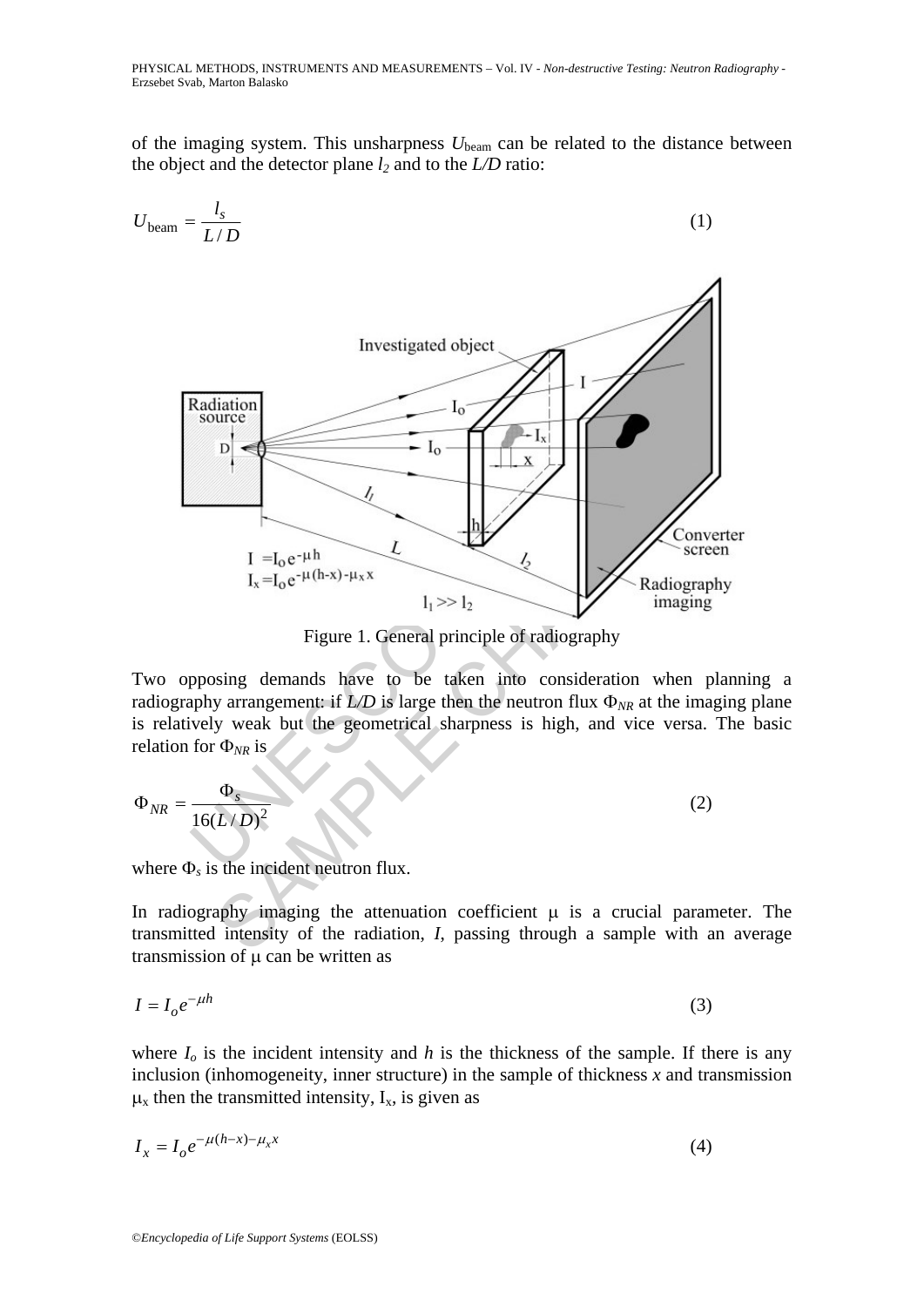If the value of  $\mu$  and  $\mu_x$  are different from each other then the presence of the inclusion will provide a contrast in the radiography image.

The attenuation coefficient vs. atomic number is plotted in Figure 2 for neutron radiation and for gamma- and X-rays. Its value depends on both the coherent and incoherent scattering and on the absorption properties of the element(s). For neutrons,  $\mu$ does not show any regularity as a function of atomic number, and for some of the lightest elements (H, B, Li) the attenuation coefficient is by two orders of magnitude greater than the corresponding parameter for most of the technically important elements, such as Al, Si, Mg, Fe, Cr. This fact is of practical importance, viz. neutrons penetrate almost all metals used for construction purposes with little loss in intensity; in contrast they are considerably attenuated in passing through materials containing hydrogen, such as water, oil or several types of synthetics. On the other hand in the case of X-ray and gamma radiation, this dependence may be characterized by more or less continuously increasing curves. This means that the radiation is absorbed to a great extent by heavy elements whereas it penetrates light materials such as hydrogen without significant loss in intensity.



Figure 2. Attenuation coefficient (note the logarithmic scale) of elements for neutrons (separate dots), for 1 MeV gamma-ray (dotted line), for 150 keV X-ray (solid line) and for 60 keV X-ray (dashed line).

These differences for various radiations provide the possibility to gain complementary information by using all three types of radiation together.

### **3. Neutron Sources**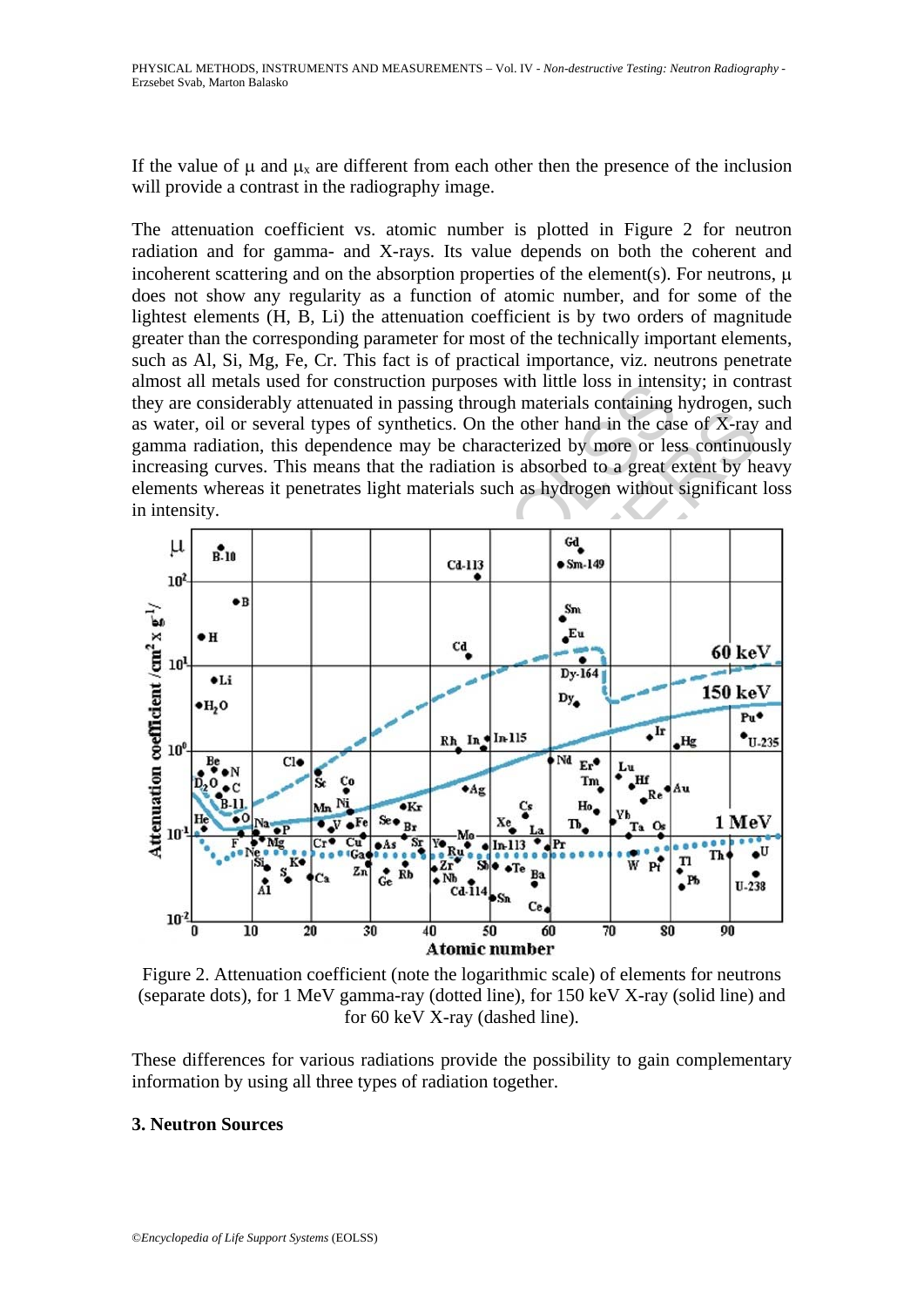The energy spectrum of neutrons in thermal equilibrium with a moderator at temperature *T* approximates Maxwell-distribution

$$
\Phi(E)dE = A \frac{E}{\left(kT\right)^2} \exp(-E/kT)dE \tag{5}
$$

where  $\Phi(E)$  is the flux per energy interval  $dE$ , *A* is a constant, *k* equals the Boltzmann constant, and *T* is the absolute temperature. The following terminology is used in NR:

Fast neutrons: 10 keV − 20 MeV Epithermal neutrons: 0.3 eV − 10 keV Thermal neutrons:  $0.005 \text{ eV} - 0.3 \text{ keV}$ Cold (subthermal) neutrons: < 0.005 eV.

Most NR investigations are carried out with thermal (and epithermal) neutrons obtained from research reactors. However, a number of important applications need cold neutrons. The energy of cold neutrons is smaller than the Bragg cut-off energy of metallic components. In such cases Bragg scattering is absent and, for example, the hydrogen (or boron) content of the sample gives greater contrast with respect to the metal components than for thermal neutrons.

**Example 10** neutrons: < 0.005 eV.<br>
R investigations are carried out with thermal (and epithermal) neutrons: < 0.005 eV.<br>
R investigations are carried out with thermal (and epithermal) neusearch reactors. However, a numbe nvestigations are carried out with thermal (and epithermal) neutrons obtach<br>rach reactors. However, a number of important applications need<br>The energy of cold neutrons is smaller than the Bragg cut-off energy<br>or boron) co The great advantage of reactor facilities is the high flux and the available infrastructure, which is needed to cover the multipurpose use of reactors. Accelerator sources provide smaller flux but their great advantage is their portability. Furthermore, their "switchon"/"switch-off" mode is especially advantageous in industrial use; moreover, there is no problem with burnt out fuel elements. The need for mobile NR equipments comes mainly from aerospace applications, such as inspection of airplane structures for corrosion early detection or inspection of turbine blades. This is the reason for such great efforts being made over the last 20 years to developing and producing a new generation of portable, accelerator based neutron sources ("DIANA" in Europe, superconducting cyclotron in the UK, proton linear accelerator in the USA). Radioisotopes  $(^{252}Cf$  isotope) are the simplest sources but their lifetime is rather limited and their neutron flux is lower than the other sources.

## **4. Imaging Techniques**

In that neutrons are neutral particles a converter material - in NR generally a foil − is used to convert neutrons to another type of radiation, to enable them to be detected directly. Various detector systems are employed in NR: combinations of film and neutron sensitive converter foil, combinations of a light-emitting scintillator screen with a CCD camera and, more recently, imaging plates. Depending on the object to be investigated and the task to be solved, two basic types of NR are in use: static radiography and dynamic radiography (real-time). Both techniques provide averaged information on the investigated object in its depth. Neutron computer tomography (NCT) is a rapidly developing technique that provides information on the threedimensional structure of a given object.

(a) *Static NR* records a static picture of the object to be investigated. Even nowadays, film techniques are the most widely used. The information is not a priori obtained in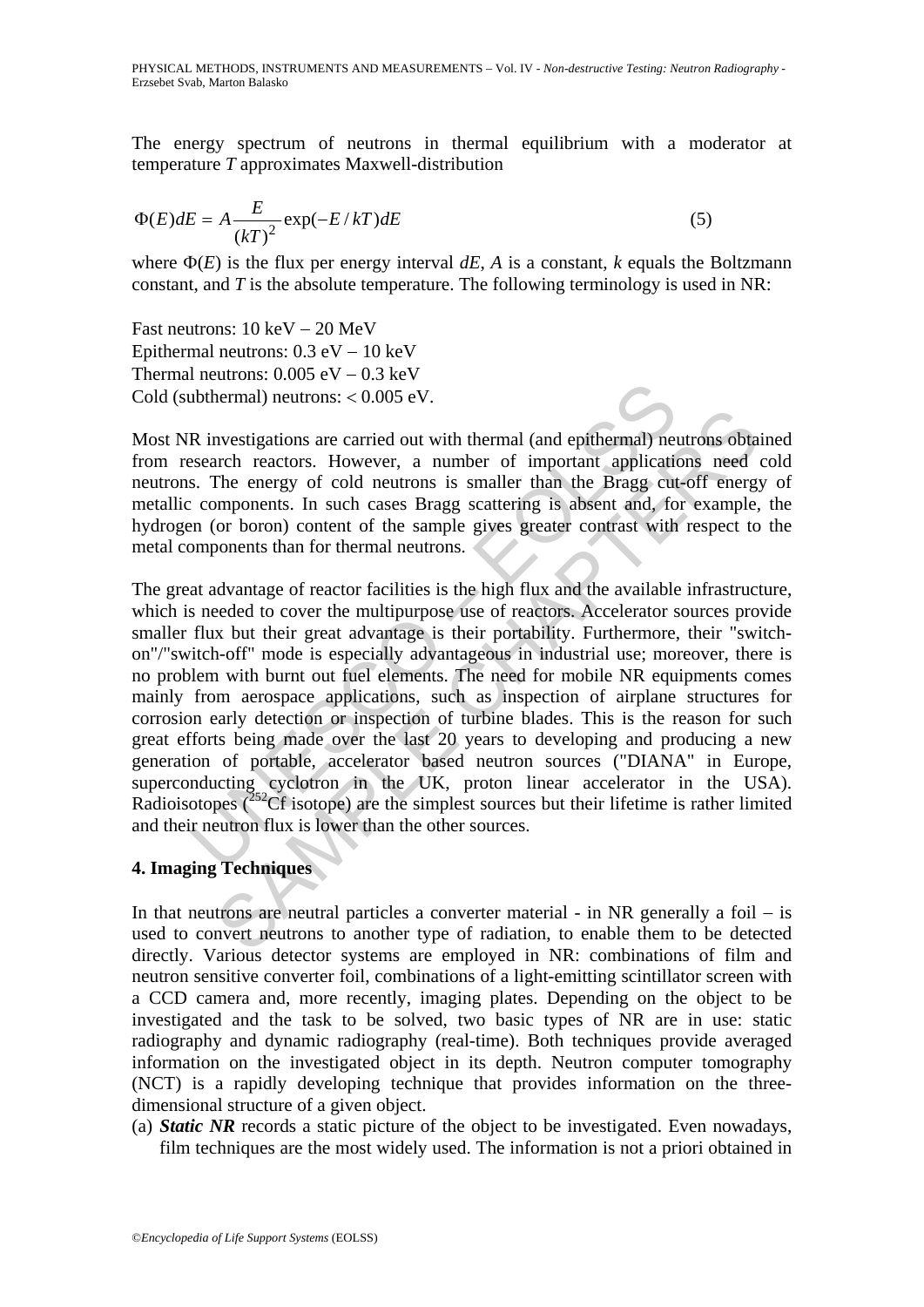digital form, but may be digitized with a scanner or densitometer. The most recent developments are the imaging plate (IP) system and the camera-based technique, both of which are now being used to a much greater extent.

The IP is a new film-like radiation image sensor based on photo-stimulated luminescence. It consists of a specifically designed composite structure that traps and stores the radiation energy. A polyester support film is uniformly coated with a photo-stimulatable luminescent material - barium fluorobromide containing a trace amount of Eu<sup>2+</sup> as a luminescence centre (BaFBr:Eu<sup>2+</sup>) – and it is then coated with a thin protective layer. The stored energy is stable until scanned with a laser beam whereupon the energy is released as luminescence. In the case of neutron sensitive IP the storage luminescent material is mixed with gadolinium oxide.

The camera-based system consists of a scintillator plate and either a low-light-level (LLL) video or CCD camera which records the light emitted by the scintillator. The images recorded by a CCD camera are inherently digital, while those of a video camera can be recorded by video recorder or can optionally be digitized by a framegrabber. In static radiography the images recorded by the camera are integrated, and thus a static picture of good statistics may be obtained from the object.

is solving the minimization in the same of the same of the solving and set and either a L) video or CCD camera which records the light emitted by the spess recorded by a CCD camera are inherently digital, while thera can mera-based system consists of a scintillator plate and either a low-light-lyideo or CCD camera which records the light emitted by the scintillator. recorded by a CCD camera are inherently digital, while those of a v-<br>can (b) *Dynamic (real-time) NR* is used to investigate movements inside the investigated object (flow of fluids in metal tubes, evaporation or condensation processes, twophase systems). The imaging system consists of a scintillator plate that converts the neutrons into light which is detected by an LLL video camera with short imaging cycle or by a CCD camera. The individual images are registered and analyzed on a time scale, they may be visualized on a monitor and recorded by a video recorder or by a computer. Compared with static NR this technique needs a relatively high neutron flux density: at least  $10^6$  n cm<sup>-2</sup> sec<sup>-1</sup>.

The characteristic features of static and dynamic (real-time) NR imaging techniques are surveyed in Figure 3.

(c) *Neutron computer tomography (NCT)* offers the unique capability of displaying cross-sectional slices of the samples with high resolution, and produces data which are easily adaptable for 3D representation. Although tomographic techniques have been well known since the beginning of the 1970s in the field of diagnostic medicine, their initial application in the neutron field was limited by the available neutron detectors. Recently this problem has been overcome by the development (and available cost) of CCD cameras. A scintillator converts the transmitted neutron beam to a visible light pattern, and each pixel of the CCD camera acts as an equivalent neutron detector, as it visualizes only a very narrow area of the scintillating screen. If one rotates the sample, the NR images are recorded in several positions and the use of suitable software enables the 3D image of the object to be reconstructed.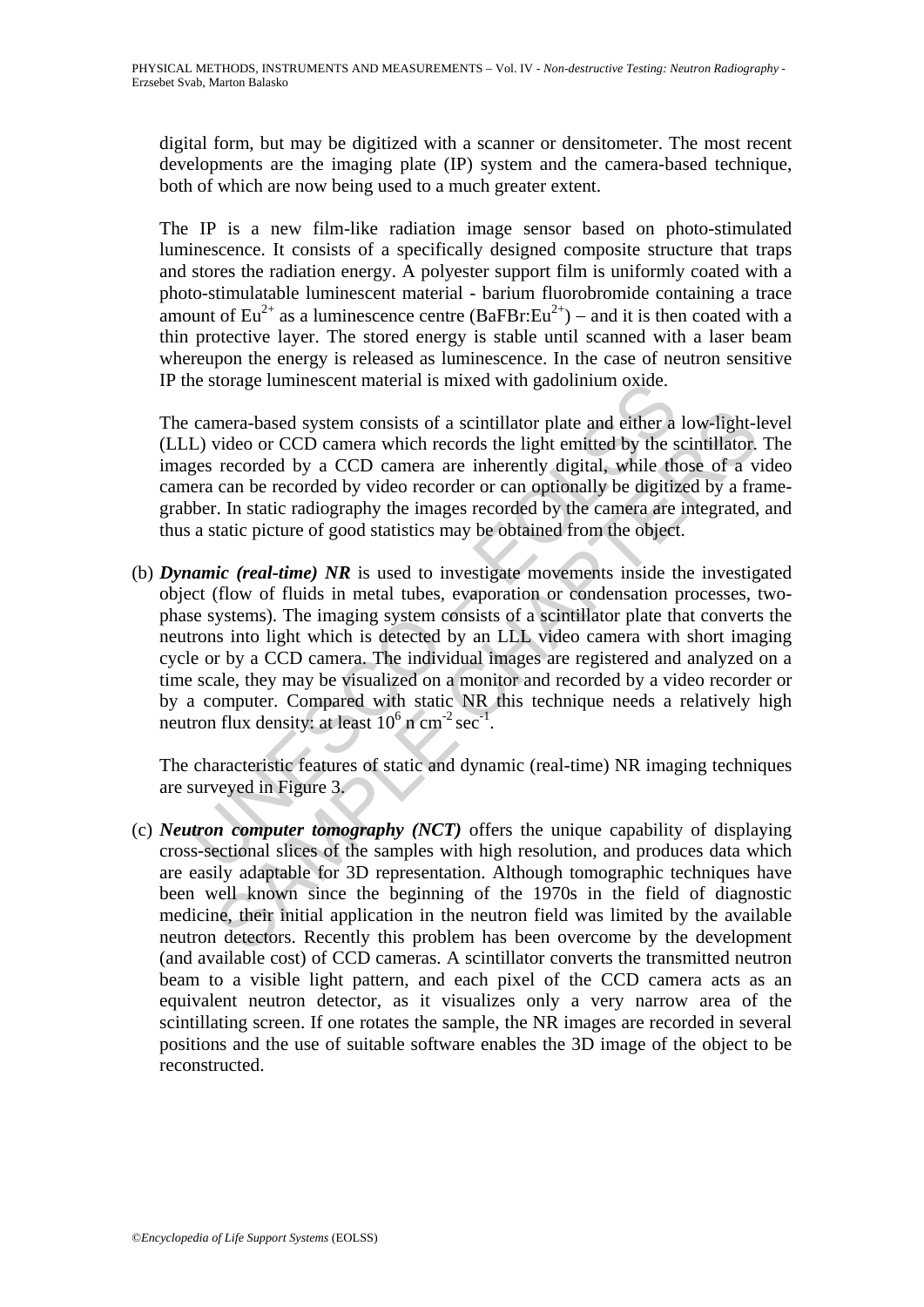1. Direct method with photographic film



| Irradiation | Processing in day-light |
|-------------|-------------------------|
| $n +$       | To computer 1           |
|             | Reader                  |



Figure 3. Characteristic features of neutron radiography imaging systems.

-

-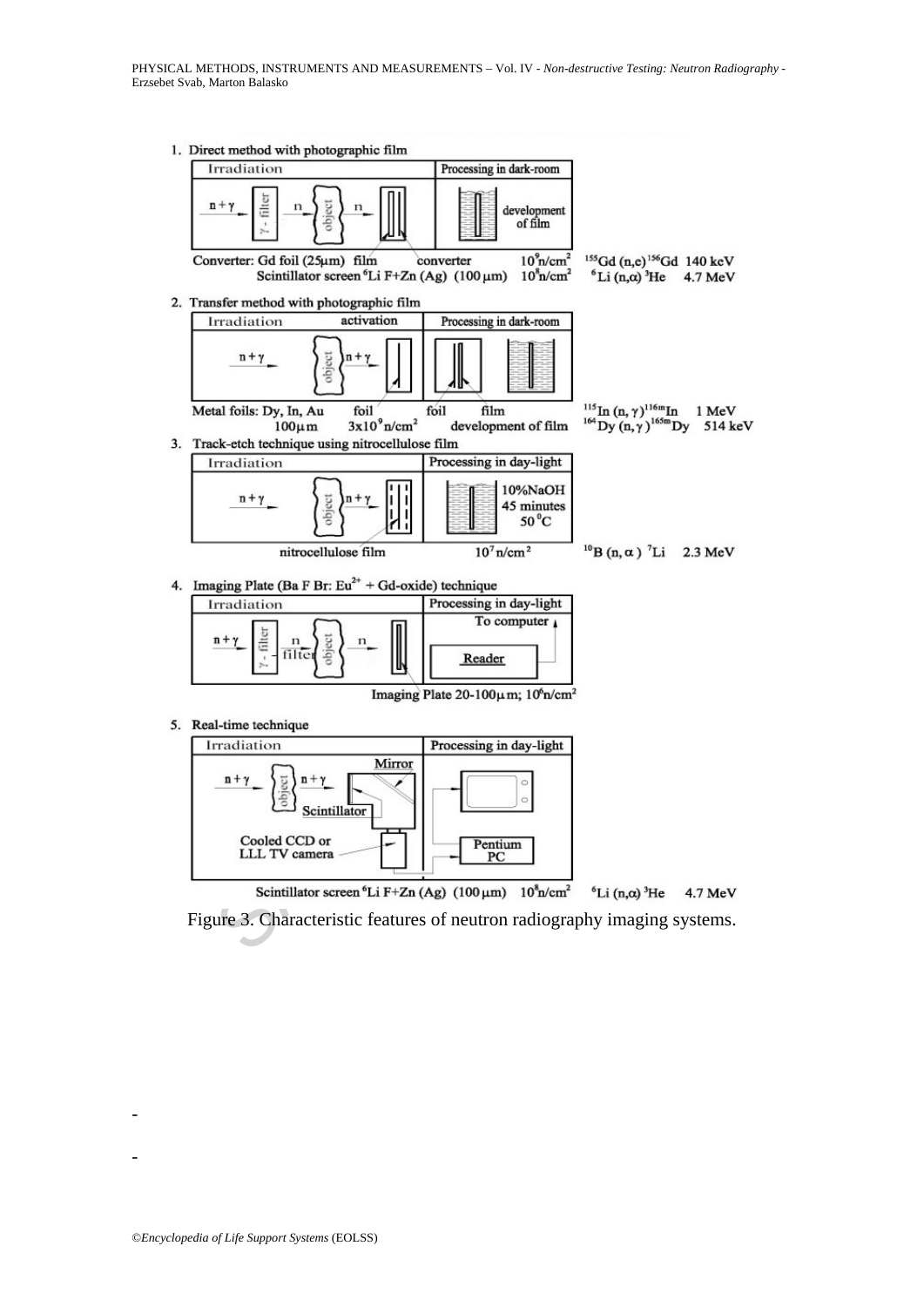-

## TO ACCESS ALL THE **29 PAGES** OF THIS CHAPTER, Visi[t: http://www.eolss.net/Eolss-sampleAllChapter.aspx](https://www.eolss.net/ebooklib/sc_cart.aspx?File=E6-08-05-06)

#### **Bibliography**

Balaskó, M., Sváb, E., Cser, L. (1987). Simultaneous dynamic neutron and gamma radiography. *NDT International* **20**, 157-160. [A description is given here of the first simultaneous dynamic neutron and gamma radiography station.]

And Lot, 157 Foot. [11 description is given ince of the line simulations and distribution and distribution and distribution and distribution and distribution and distribution and incredibly. Hvc.  $6^{th}$  *Word Conference o* Körösi, F., Sváb, E. (1999). Modeling of oil infiltration and distribution in sand<br>
amic neutron radiography. *Proc. 6<sup>8</sup> Word Conference on Neutron Radiography, Osaka*,<br>
I. Kobayashi, K. Kanda, Groton and Breach Science Balaskó, M., Kőrösi, F., Sváb, E. (1999). Modeling of oil infiltration and distribution in sandstone applying dynamic neutron radiography. *Proc. 6th Word Conference on Neutron Radiography, Osaka*, Eds. S. Fujine, H. Kobayashi, K. Kanda, Gordon and Breach Science Publ. Pennsylvania, pp. 441-448. [Experimental details and mathematical evaluation of neutron radiography images are presented for a petrophysical application.]

Bromley, A. (1983). Neutrons in science and technology. *Physics Today* 31-39. [It provides a survey on widespread applications of neutron radiography.]

Domanus, J.C. (1992). *Practical Neutron Radiography* (Kluwer Academic Publ. The Netherlands). [A useful book describing the principle of neutron radiography technology.]

Hardt von der, P. and Roettger, H. (1981). *Neutron Radiography Handbook* (D. Riedel Publ. Company, The Netherlands). [This is the first relevant book on neutron radiography.]

Harms, A.A. and Wyman, D.R., (1986). *Mathematics and Physics of Neutron Radiography* (D. Riedel Publ. Company, The Netherlands). [This book presents the theory of neutron radiography.]

Kőrösi, F., Balaskó, M., Sváb, E. (1999). A distribution pattern of cadmium, gadolinium and samarium ins Phaseolus vulgaris plants as assessed by dynamic neutron radiography. *Nuclear Instruments and Methods in Phyics Research* A**424,** 129-135. [This paper presents the first plant physiology application of neutron radiography to visualize heavy metal trace elements distribution in plant tissues.]

Péter, A., Pellionisz, P. (1983). Mobile acoustic emission laboratory for plant surveillance. *On-line monitoring of continuous process plants.* (Ed. P.W. Butcher, Ellis Horwood Ltd., London) pp. 313-324. [The basic relations of the acoustic emission technique are described here and details are given of a mobile acoustic emission laboratory.]

Whittemore, W.L. (1990). Neutron radiography. *Neutron News* **1**, 24-29. [This is a review paper with special emphasis on the possibilities provided by cold neutrons.]

*World Conferences on Neutron Radiography (WCNR) Proceedings:* [International conferences on neutron radiography are organized periodically in every 3-4 years since 1981, enabling the latest work to be presented; practically all neutron radiography laboratories are represented on these meetings.]

WCNR-1, San Diego (1981). Eds. J.P. Barton, P. von der Hardt, Riedel Publ., The Netherlands

WCNR-2, Paris (1986). Eds. J.P. Barton, G. Farny, J.-L. Person, H. Röttger, Riedel Publ., The Netherlands

WCNR-3, Osaka (1989). Eds. J.P. Barton, S. Fujine, K. Kanda, G.-I. Matsumoto, Kluwer Academic Publ., London

WCNR-4, San Francisco (1992). Ed. J.P. Barton, Gordon and Breach Science Publ. Pennsylvania

WCNR-5, Berlin (1996) Eds. C.O. Fischer, J. Stade, W. Bock, DGZFP, Berlin WCNR-6, Osaka (1999). Eds. S. Fujine, H. Kobayashi, K. Kanda, Gordon and Breach Science Publ. Pennsylvania